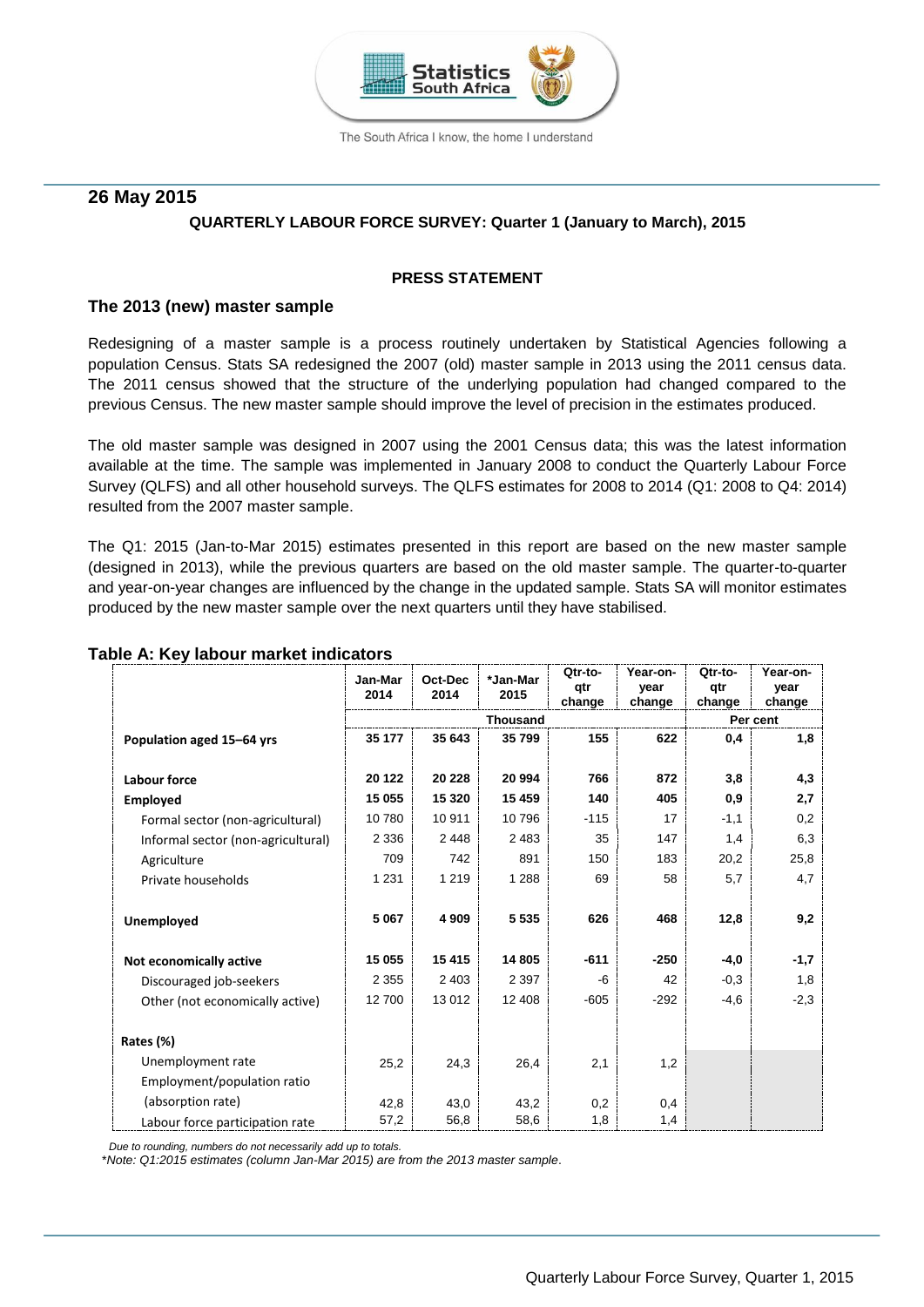The results for Q1: 2015 shows that the working age population (WAP) was 35,8 million – 15,5 million employed, 5,5 million unemployed and 14,8 million not economically active. Thus resulting in an unemployment rate of 26,4%, absorption rate of 43,2% and labour force participation rate of 58,6%. The formal sector accounted for the largest share of employment at 69,8% while the agriculture accounted for the lowest share (5,8%). Around 16% of the not economically active population was accounted for by the discouraged, while more than 80% were due to other reasons (i.e. student, home-maker etc.). The results for Q1: 2015 reflect a decrease in the not economically active population in favour of the economically active population

# *Employment*

| 15,5m<br>People aged $15 - 64$ years<br>were employed in Q1:2015<br>An Increase of<br>140 000 $q/q$ | Jobs in the agricultural<br>sector increased by<br>150 000 $q/q$<br>Private households<br>increased by<br>69 000 <sub>q/q</sub> |
|-----------------------------------------------------------------------------------------------------|---------------------------------------------------------------------------------------------------------------------------------|
| <b>Formal sector</b><br>jobs decreased by<br>115 000 to<br>10,8m q/q                                | Informal sector<br>jobs increased by<br>$\frac{1}{2}$ , 35 000 to 2,5m q/q                                                      |

# **Figure 1: Changes in employment by industry, quarter-to-quarter**



**year-on-year**

The number of employed people increased by 140 000 in Q1: 2015 compared to Q4: 2014. Large quarterly gains were observed in the Finance (156 000), Agriculture (150 000) and Private households industries (69 000). Job losses were recorded in the Trade, Transport and Community and social services industries (201 000, 53 000 and 51 000 respectively).

**Figure 2: Changes in employment by industry,**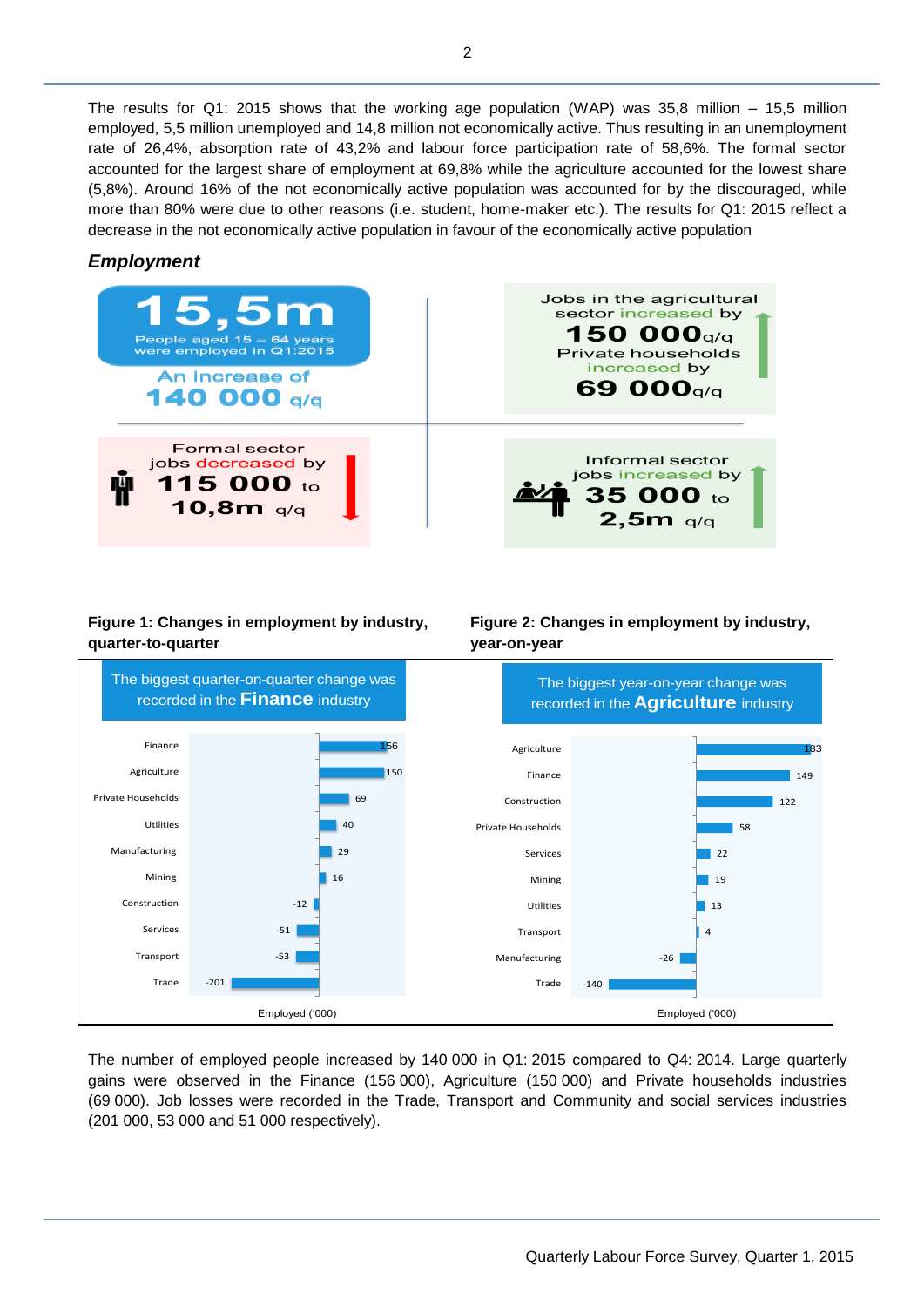Compared to the same period last year, employment increased by 405 000. Large annual increases were observed in the Agriculture (183 000), Finance (149 000) and Construction (122 000). The largest decreases in employment were observed in the Trade industry (140 000).

# *Unemployment*



In Q1:2015, the number of unemployed people was 5,5 million. The expanded unemployment rate, which relaxes the requirement for job searchers to be classified as unemployed, increased by 1,5 percentage points to 36,1% in Q1: 2015.

# **Not economically population (NEA) by reason for inactivity in 2015**

The analysis this quarter focuses on the inactive population over the period Q1: 2008 to Q1: 2015. The NEA population is that part of the population which is out of the labour force, however changes in the NEA population has considerable effect in the labour force. According to the resolution adopted in the 19th international conference of labour statisticians1, people who are not seeking employment but available to work are classified as the potential labour force of a country.



1 http://www.ilo.org/global/statistics-and-databases/meetings-and-events/international-conference-of-labourstatisticians/19/lang--en/index.htm